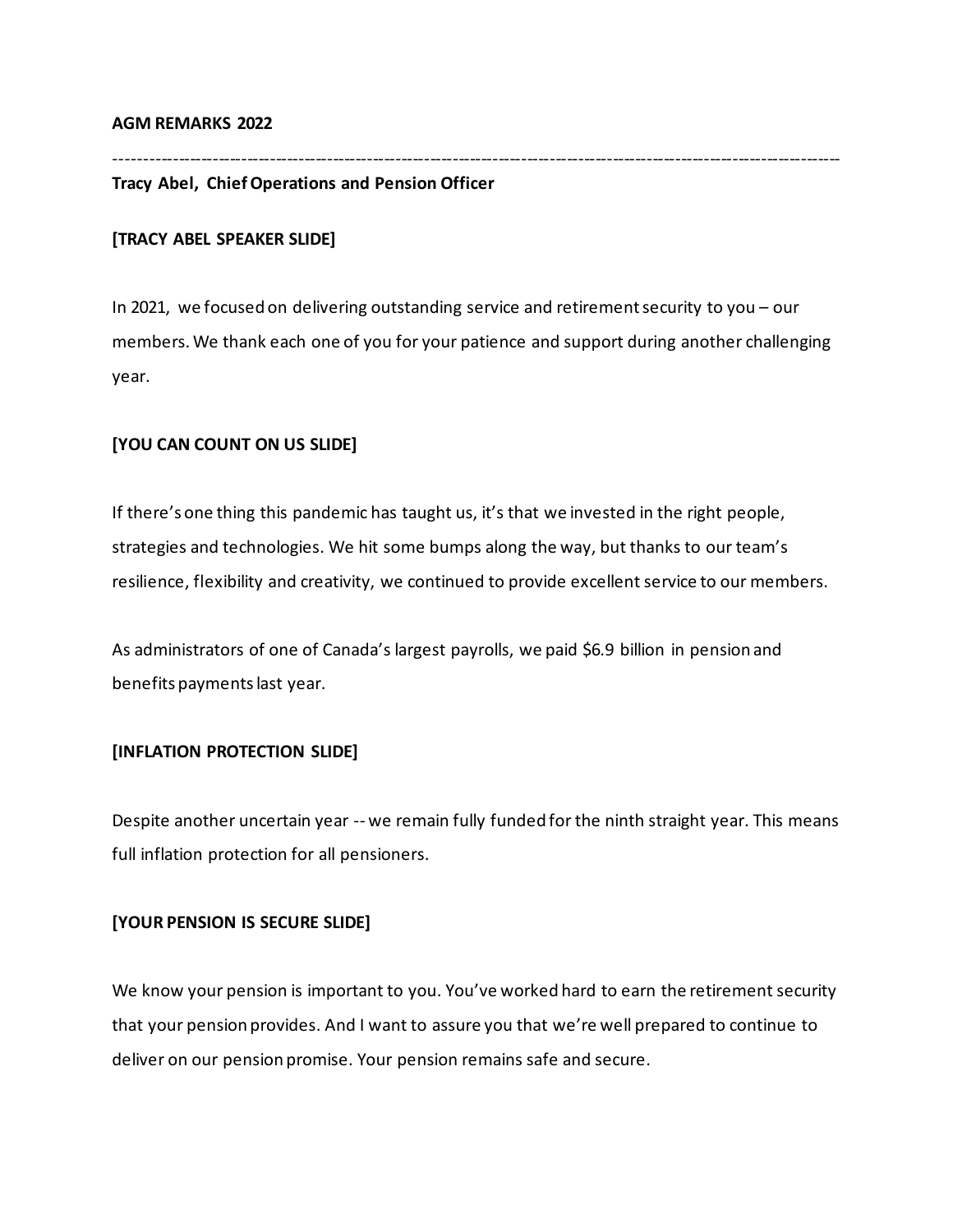### **[MEMBERSHIP PROFILE SLIDE]**

Our diverse membership base continues to grow. It's up 2,000 to 333,000 – with 182,000 working members and 151,000 pensioners.

We welcomed more than 6,000 new members in 2021. Our members, on average, are contributing to their pension for 26 years. And they continue to collect a pension for about 32 years.

Our pensioner population grew by 3,000 to 151,000. The average age of a pensioner is 73. And at the end of 2021, 31 pensions have been in pay for more than 50 years.

### **[OUR COMMITMENT/OUTSTANDING SERVICE/ SIMPLE, PERSONAL, INSIGHTFUL SLIDE]**

Our service strategy, delivers simple, personal and insightful member experiences. This means we're always listening and analyzing your needs at every stage of your pension journey. With these insights, we create the meaningful, value-added services you want and need.

Throughout the year, I hear feedback from members that makes me so proud of our team's work.

Here's what some members had to say about our digital offerings and assisted service:

### **[MEMBER QUOTE SLIDE] [TRACY DOES NOT SAY OUT LOUD]**

**"**The pension calculator gave me everything I was looking for. I'm perfectly satisfied, and I can plan for my future."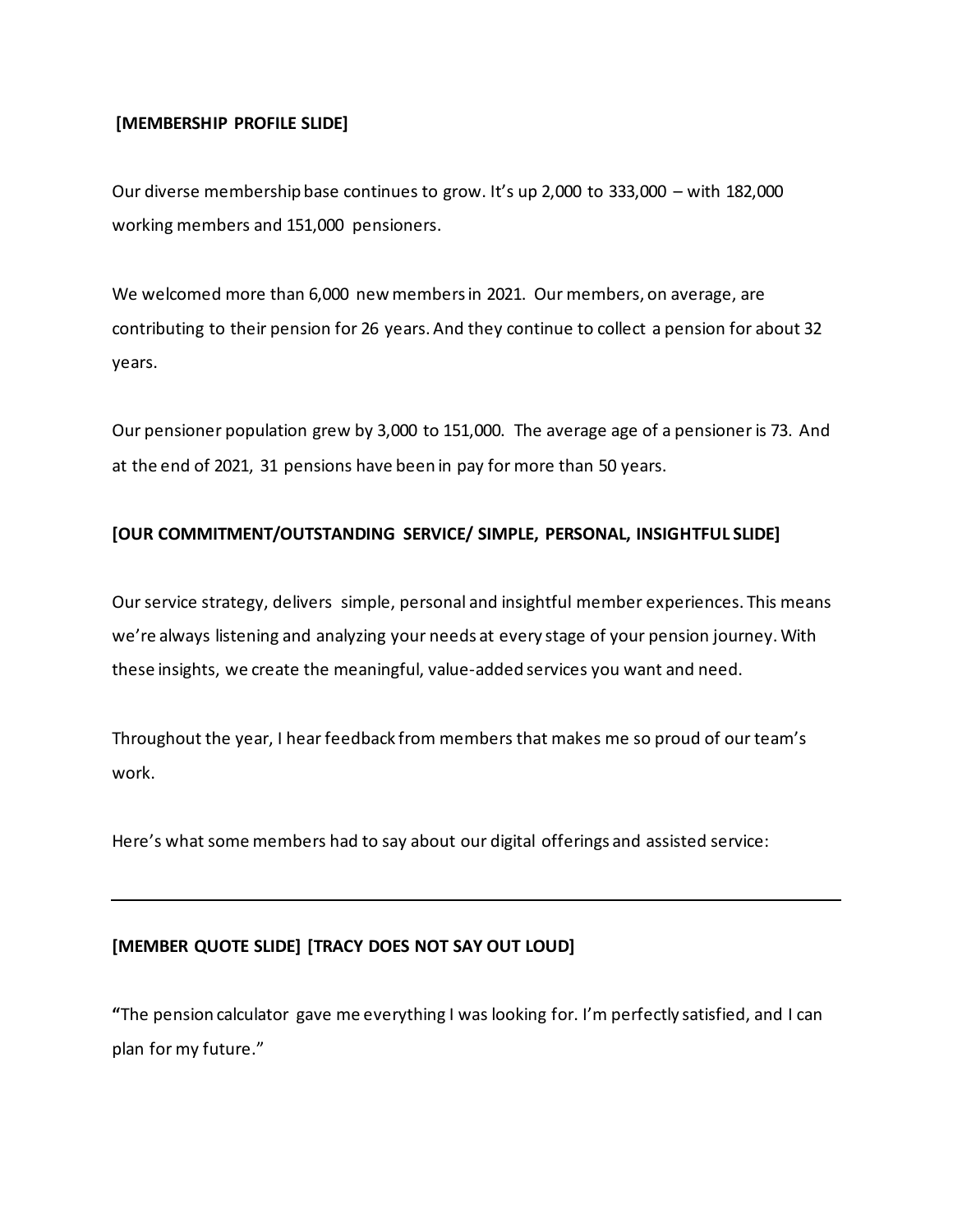"I don't think I've ever needed additional information about my pension, or any topic or issue related to my pension, other than what I've received via the Ontario Teachers' website, emails or letters."

"It was very lovely and helpful to speak with you yesterday. Thank you for your patience and information. Having people who listen and help makes a world of a difference!"

Feedback like this affirms what I already know about my team. Despite all the ups and downs – both at work and at home – they never wavered from their commitment to providing excellent service. Regardless of the circumstances, our members remain our number one priority.

All this feedback inspires us do even more for our members, and last year was no different.

In 2021, we enhanced our online experience with new digital capabilities and sped up our efforts already underway to meet shifting demands, improve business operations and build for the future.

#### **[SERVICE HIGHLIGHTS – WEBSITE REDESIGN SLIDE]**

Last year, we redesigned our website with the goal of making it easier and faster for you to find what you're looking for. We also wanted to empower you to make timely and informed decisions with confidence.

And after many of you told us that navigating our website was complex and you lacked selfservice options, we made significant improvements to offer a simpler and more intuitive online experience. We'll continue to make improvements as your needs change and technology evolves.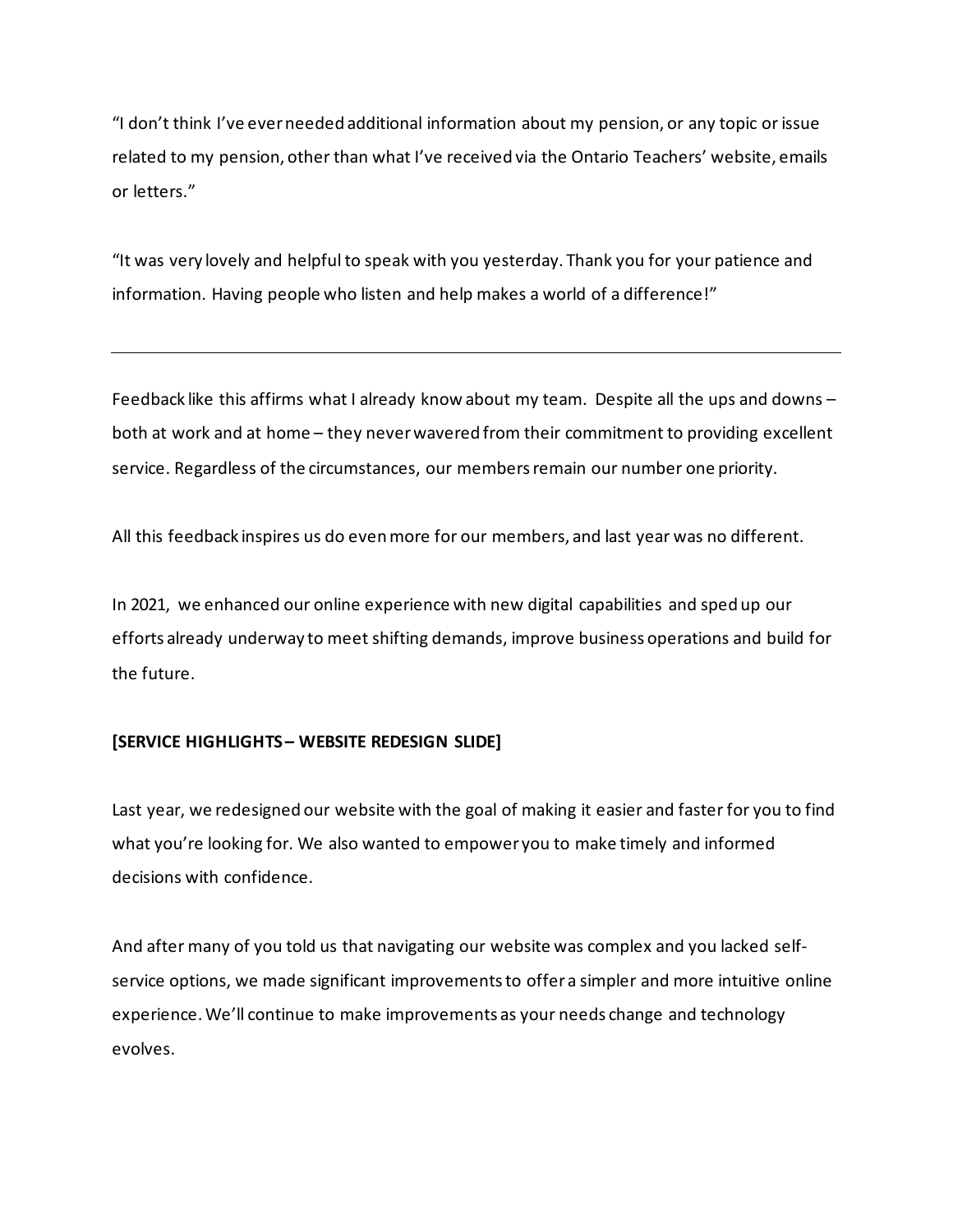Here's what Grace Smith, a retired teacher, had to say about our new website:

## **[WEBSITE QUOTE SLIDE] [TRACY DOES NOT SAY OUT LOUD]**

*"The site was very informative, and I'll probably visit it more than I ever have. Accessing my personal information was much simpler and it was well organized for me to see the overall picture for 2021."*

Grace Smith, retired member

## **[SERVICE HIGHLIGHTS – DIGITIZED RECORDS SLIDE]**

We also digitized 50% of our remaining paper records, which lets us securely store and access files while reducing our environmental footprint. It also minimizes our operating costs and accommodates our hybrid working model – which provides our teams the flexibility to work from both the office and their home. We'll digitize the remaining 50% to achieve our goal of having paperless records by 2023.

## **[SERVICE HIGHLIGHTS – VIRTUAL PRESENTATIONS SLIDE]**

We expanded our virtual retirement workshops to feature a new topic, "Being a member – your life as a teacher." By offering digital presentations, we reached more members across the province and nearly doubled the number of attendees this year, compared to in-person presentations in 2019.

Here's what Jeanne Clark, said about our presentations: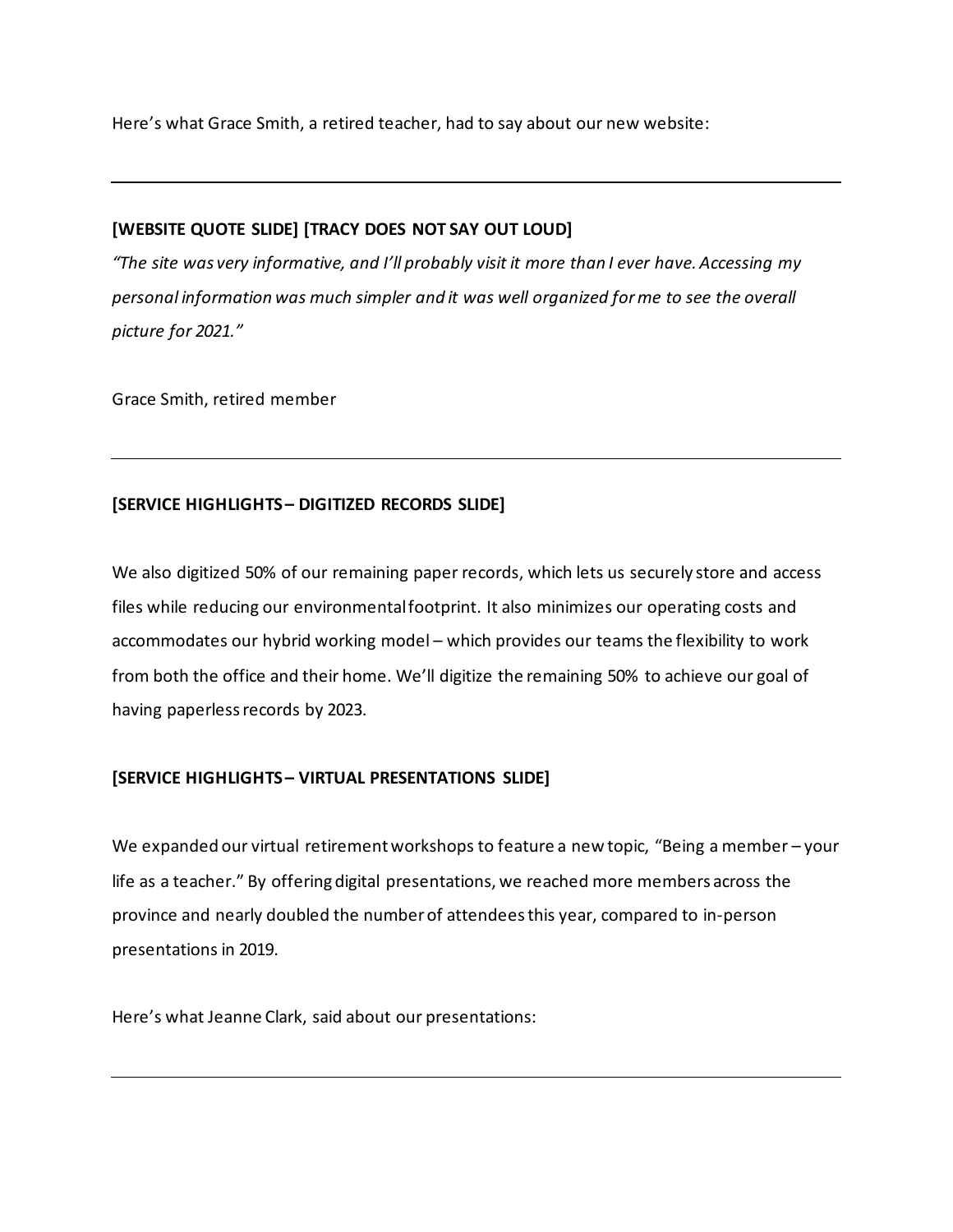## **[WEBSITE QUOTE SLIDE] [TRACY DOES NOT SAY OUT LOUD]**

*"'Your moment – getting you ready for retirement" was the best virtual presentation I have attended since last March, and I have been to quite a few! Excellent work!"* Jeanne Clark, working member

Thank you, Jeanne for your feedback.

#### **[SERVICE HIGHLIGHTS – OMNICHANNEL STRATEGY SLIDE]**

We understand that the increasing reliance on digital services is here to stay. And our omnichannel strategy and digital-first service model play a vital role in helping us deliver the seamless and personalized service our members expect from us.

We'll continue to invest in our digital strategy and leverage technologies to deliver more selfservice options that solve problems, simplify information and improve member experiences in 2022 and beyond.

As we expand our digital capabilities, I want to reassure you that we take the security of your member information seriously. We have robust privacy and security policies in place to help keep your information safe.

#### **[PROUDLY DELIVERING OUTSTANDING SERVICE – QSI SLIDE]**

Our commitment to service excellence was rewarded by you for another year. Despite nearly two years of disruption and significant pandemic-related challenges, we received a strong Quality Service Index score – our primary performance measure that evaluates the quality of our member services and communications.